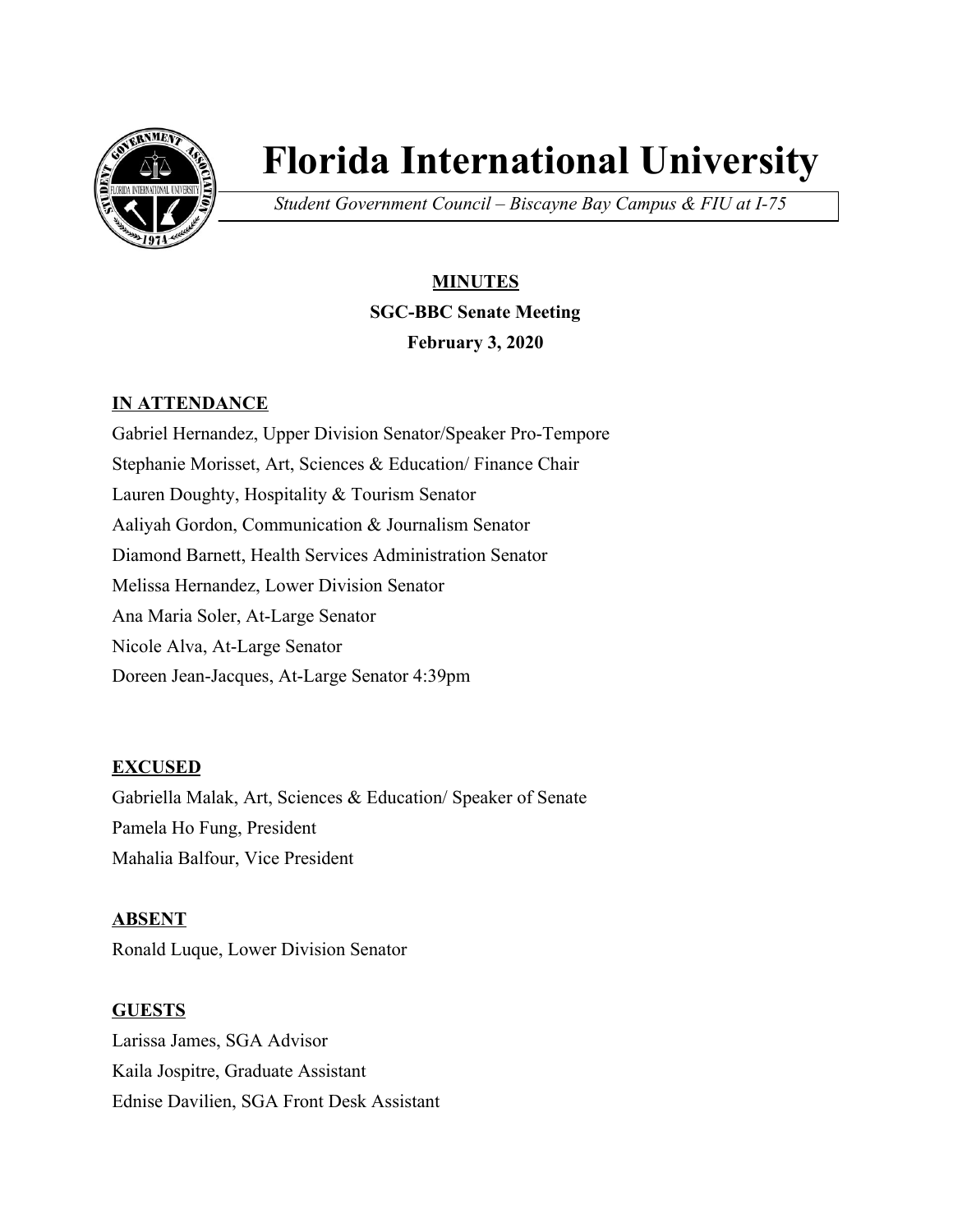Lucie Pierre, Student

#### **CALL TO ORDER**

The SGC-BBC Senate held a meeting on **February 3, 2020**– **WUC 221**. The meeting was called to order at **3:35 pm**, approximately, by **Speaker Pro Hernandez** who presided over the meeting in its entirety.

#### **WELCOME**

Speaker Pro Hernandez stated a greeting.

#### **SPEAKER REPORT**

Speaker Malak …

• No report. Speaker Malak was at MMC discussing different U-Wide bills.

#### **VICE PRESIDENT REPORT**

Vice President Balfour …

• No report. Vice President was at MMC discussing different U-Wide bills.

#### **SPEAKER PRO'S REPORT**

Speaker Pro Hernandez…

- There is no Internal Affairs chair or Operational Reviews chair
	- Senator Hernandez should work on filling those positions as soon as possible

#### **ADVISOR'S REPORT**

Mrs. James…

- Applications have been extended until Saturday, February 8, 2020.
	- [https://voting.fiu.edu](https://voting.fiu.edu/)
- Collaboration with Center for Leadership
	- Monday. February 12, 2020 Panther Square 12pm-2pm. The event is meant to inform students on the importance to vote
	- $\circ$  March 17, 2020 $\rightarrow$  encourage students to register to vote
- Will be out of office for FIU Day in Tallahassee. Any office related emergencies, please contact Sarah David-Williams. Any non-office related emergencies, contact FIU police.

#### **GRADUATE ASSISTANTS REPORT**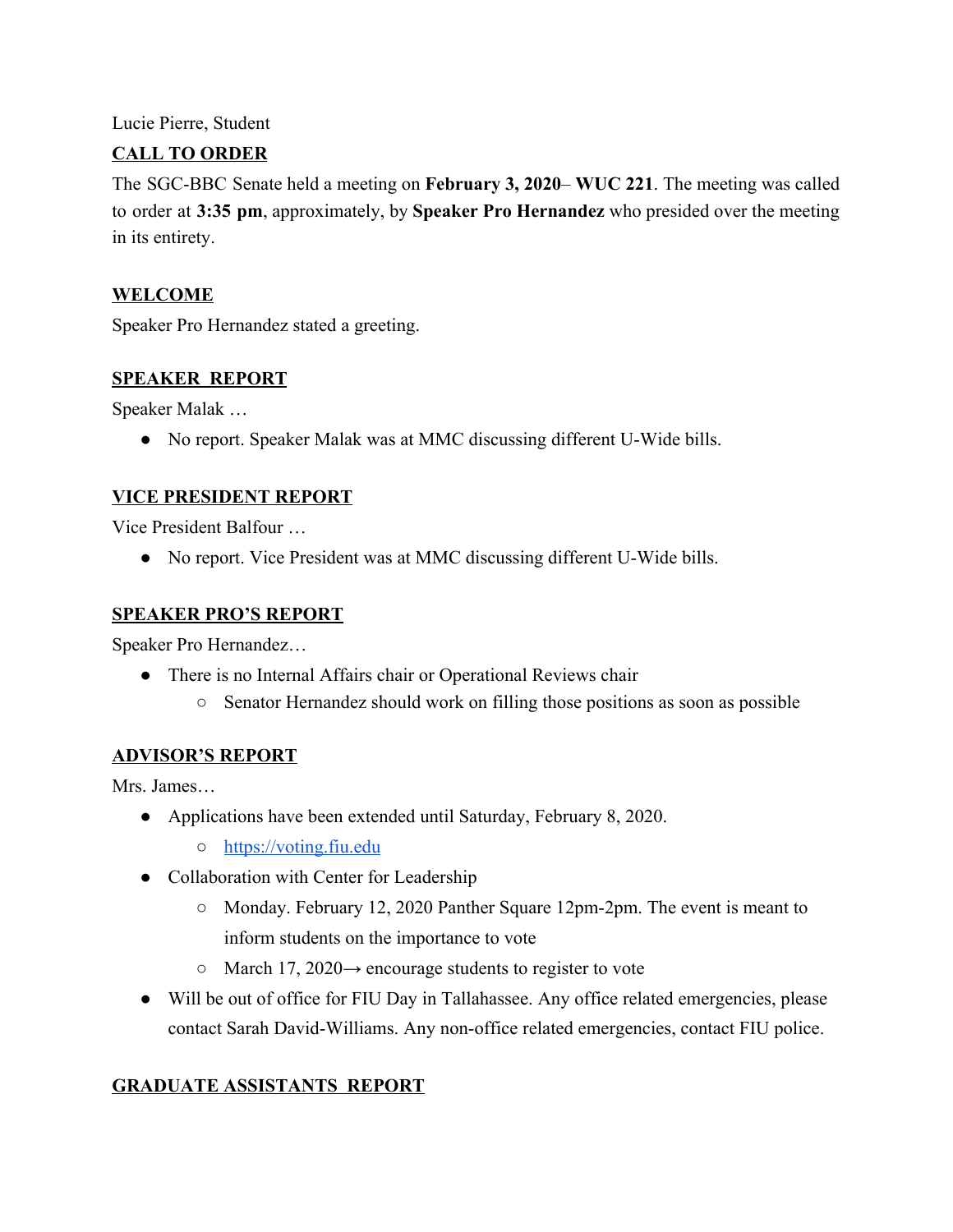Ms. Jospitre…

- VIP emails sent today for Town Hall
	- Spread news of Town Hall to friends, etc
	- Dr. Bayheart is scheduled to be on campus. Please dress appropriately and be on your best behavior

#### **FINANCE CHAIR REPORT**

Senator Morisset…

- First finance meeting was held last Monday, January 27, 2020. Senator Gordon chaired the meeting
- No new updates
- I am a sponsor for Speaker Malak's rape kit

#### **STUDENT ADVOCACY CHAIR REPORT**

Senator Hernandez…

• Group chat has been made regarding days/times to meet

#### **RULES, LEGISLATION & JUDICIARY (R. L. J) REPORT**

Senator Luque…

• Senator Luque was not in attendance for today's meeting

#### **SENATOR'S REPORTS**

Senator Soler...

- There is no Honors College at BBC due to short staffing
- Proposal: SGA can collaborate with the Honors College to scan cards for points

Senator Doughty...

● VP Internal Affairs created a group chat. There are 2 meetings per month

#### **OLD BUSINESS**

#### **Approval of the Minutes 1/27/2020**

- Senator Barnett's title has been changed to Health Services Administration Senator
- Spelling errors were corrected

Senator Gordon motioned to approve the minutes. Senator Doughty seconded the motion

#### **NEW BUSINESS**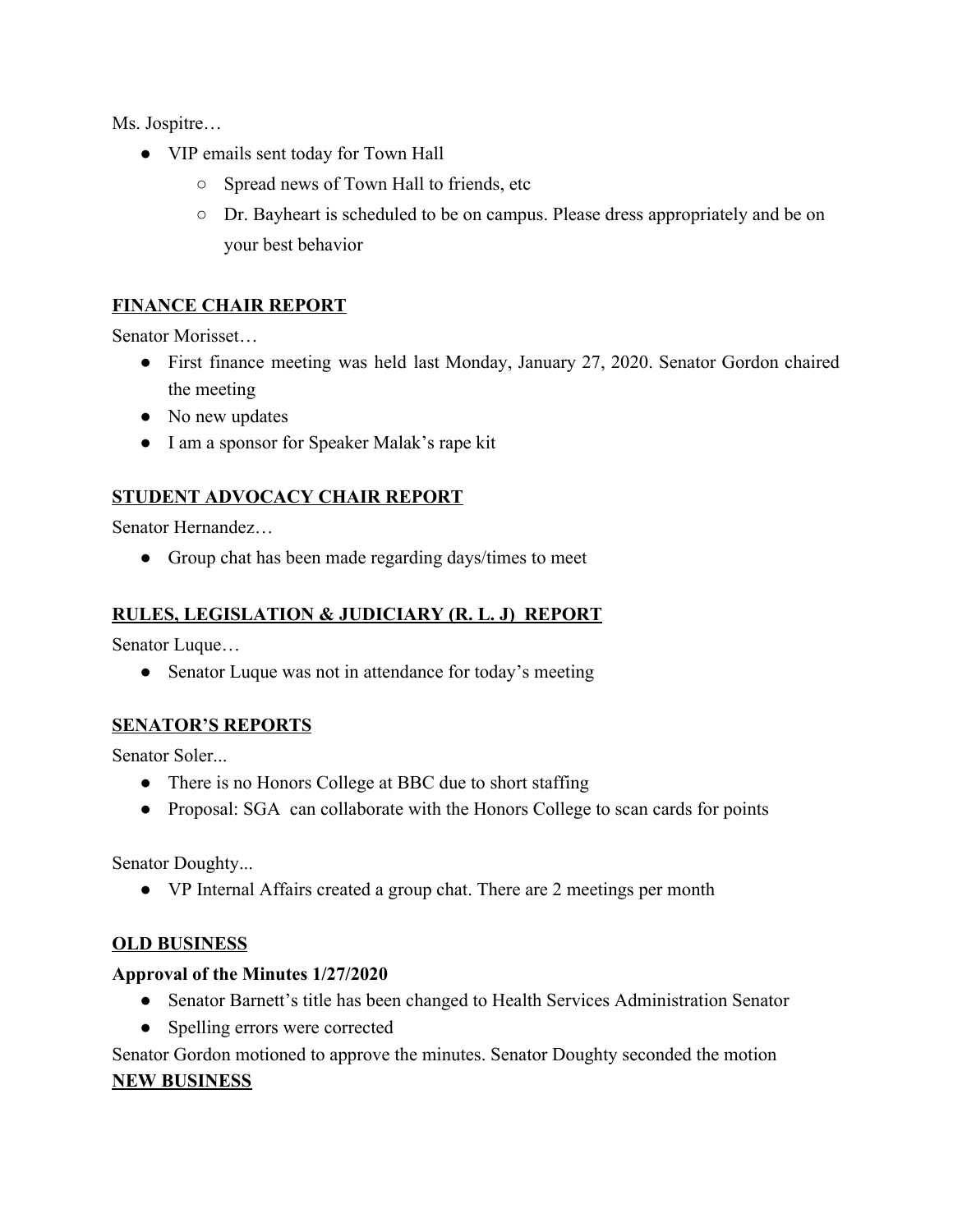- Kahoot
	- Purpose: familiarize new Senators with Congress rules and fundamentals of SGA.
- **● University Wide Bill- 2020.0001 Congressional Procedures**
	- Senator Morisset presented
	- Section 2 and beyond is new
	- Comments/Concerns
		- Senator Doughty→ Everything new should be underlined and highlighted

## **● University Wide Resolution-2020.0001 Veteran and Military Affairs**

- Senator Barnett presented
- Comments/Concerns
	- Mrs. James→ Speaker Malak will edit all highlighted areas
	- Senator Morisset→ Has "ENG funds" been defined? No

## **● University Wide Resolution-2020.0002 Rape Kits**

- Senator Doughty presented
- Comments/Concerns
	- Senator Morisset→ Facts should be cited
	- Senator Gordon $\rightarrow$  Clarification is needed

## At 4:33pm, Speaker Pro Hernandez relinquished his chair to Senator Morisset

## **● Apportionment Bill 3603**

○ Speaker Pro Hernandez presented

At 4:40pm, Senator Morisset gave back Speaker Pro Hernandez's chair

#### **DISCUSSION**

Open forum

- No student concerns
- Senate Concerns
	- Senator Soler→ Changing Senators is based on student enrollment? There is a limited number of seats per college due to student enrollment per year
	- Senator Hernandez→ Can students re-run for positions each year? ⅔ of the those students will be able to do so
	- Senator Morisset→ Open number of senators? Number of Senators are in correlation with enrollment for each college
- No additional comments, suggestions or concerns

## Roll call Vote **Apportionment Bill 3603**

Senator Jean-Jacques: yea Senator Alva: yea